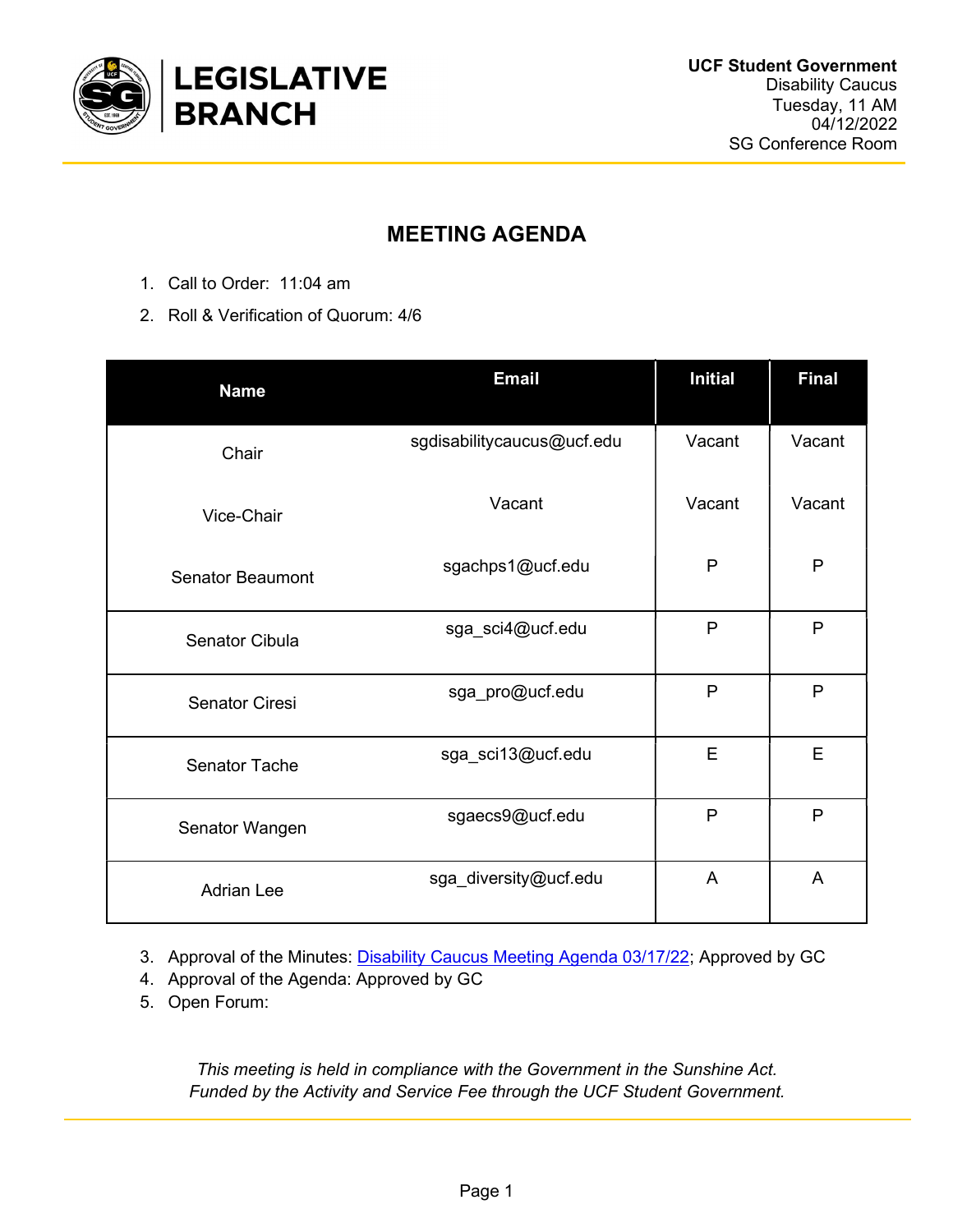

- 6. Announcements from the Chair:
- a. None 7. Announcements from the Vice-Chair:
	- a. None
		-
- 8. Announcements from Caucus Members:
	- a. Pro-Temp Ciresi
		- i. Hello Everyone!
		- ii. I'll be hosting interviews for the Deputy Positions and appointing them to be confirmed this Thursday.
		- iii. The deadline to submit legislation to me is Wednesday at 5 pm, give me a notice in advance if you think you might be late.
		- iv. 1:1's will only be available on Friday this week due to my busy schedule but if you have any questions or need assistance feel free to reach out to me through Group Me or my email
			- 1. Calendly Link to Schedule 1:1's: https://calendly.com/pro-temp/1-1 with-pro-temp-ciresi
		- v. If you still haven't had a New Member Orientation yet, those won't be offered until the beginning of the Summer Session.
		- vi. Caucus Chairs
			- 1. Vice-Chair elections will be held next week
			- 2. You're responsible for submitting your minutes this week
			- 3. Schedule a 1:1 with me
- 9. Announcements from Non-Caucus Members
	- a. None
- 10. Old Business:
	- a. None
- 11. New Business:

a. None

- 12. Member Discussion:
	- a. None
- 13. Miscellaneous Business:
	- a. Chair Elections
		- i. Postponed until next week.
		- ii. Nominations
		- iii. Speeches

This meeting is held in compliance with the Government in the Sunshine Act. Funded by the Activity and Service Fee through the UCF Student Government.